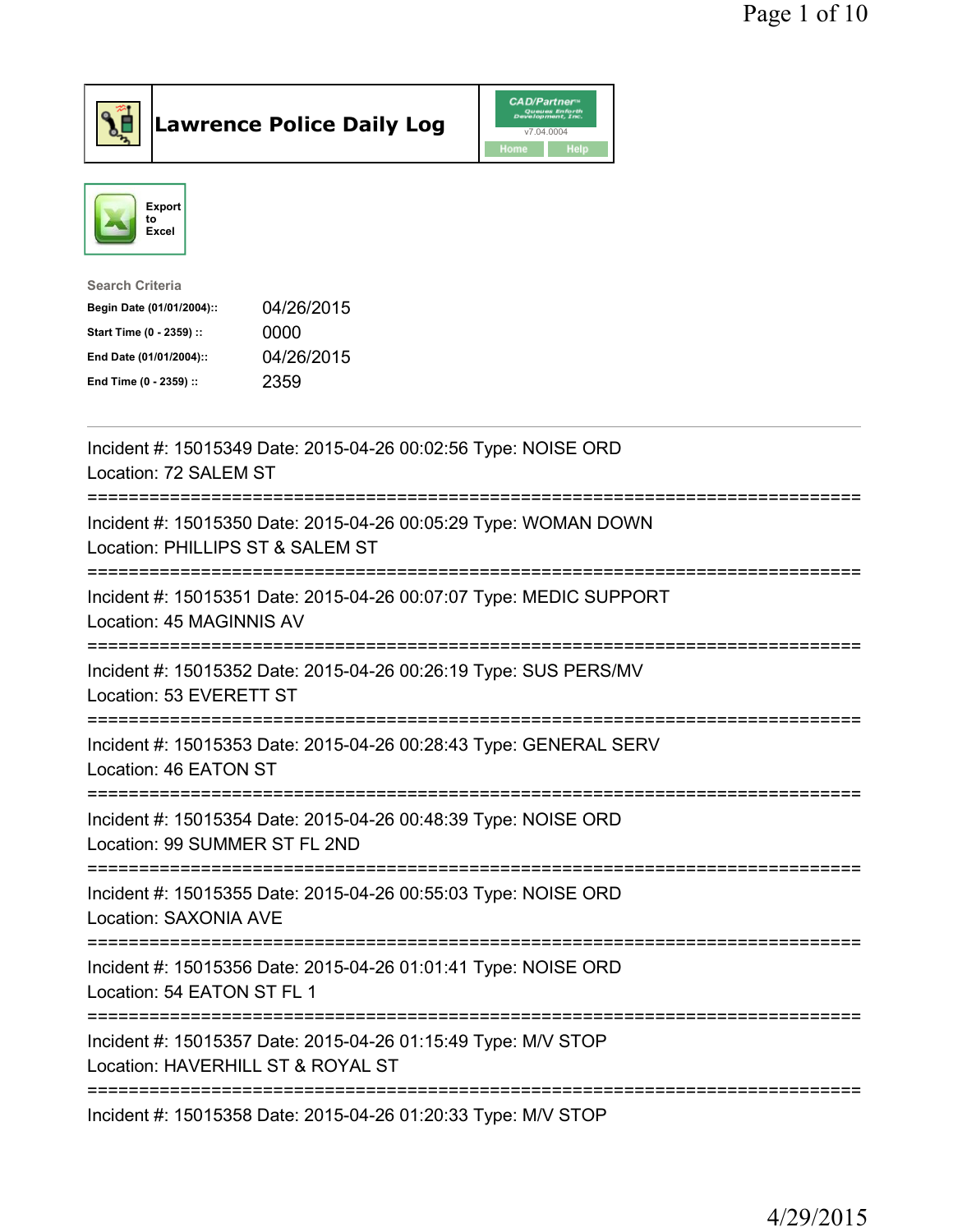Location: AMESBURY ST & COMMON ST =========================================================================== Incident #: 15015359 Date: 2015-04-26 01:21:51 Type: ROBBERY ARMED Location: RESERVOIR ST =========================================================================== Incident #: 15015360 Date: 2015-04-26 01:25:29 Type: FIGHT Location: 212 OSGOOD ST =========================================================================== Incident #: 15015361 Date: 2015-04-26 01:26:01 Type: MAL DAMAGE Location: 38 POPLAR ST =========================================================================== Incident #: 15015362 Date: 2015-04-26 01:36:46 Type: VANDALISM Location: 14 SYLVESTER ST =========================================================================== Incident #: 15015363 Date: 2015-04-26 02:00:29 Type: DISORDERLY Location: 45-47 PARK ST =========================================================================== Incident #: 15015364 Date: 2015-04-26 02:12:31 Type: NOISE ORD Location: 72 ABBOTT ST FL 2 =========================================================================== Incident #: 15015365 Date: 2015-04-26 02:25:52 Type: NOISE ORD Location: 219 OSGOOD ST =========================================================================== Incident #: 15015367 Date: 2015-04-26 02:26:27 Type: M/V STOP Location: E HAVERHILL ST & ELM ST =========================================================================== Incident #: 15015366 Date: 2015-04-26 02:26:36 Type: NOISE ORD Location: 435 BROADWAY #4 FL 2 =========================================================================== Incident #: 15015368 Date: 2015-04-26 02:27:03 Type: DISORDERLY Location: LOWELL ST & TOWER HILL ST =========================================================================== Incident #: 15015369 Date: 2015-04-26 02:28:28 Type: SUS PERS/MV Location: 123 NEWTON ST =========================================================================== Incident #: 15015370 Date: 2015-04-26 02:29:18 Type: M/V STOP Location: AMESBURY ST & COMMON ST =========================================================================== Incident #: 15015371 Date: 2015-04-26 02:36:23 Type: M/V STOP Location: ESSEX ST & LAWRENCE ST =========================================================================== Incident #: 15015372 Date: 2015-04-26 02:38:52 Type: NOISE ORD Location: 435 BROADWAY FL 2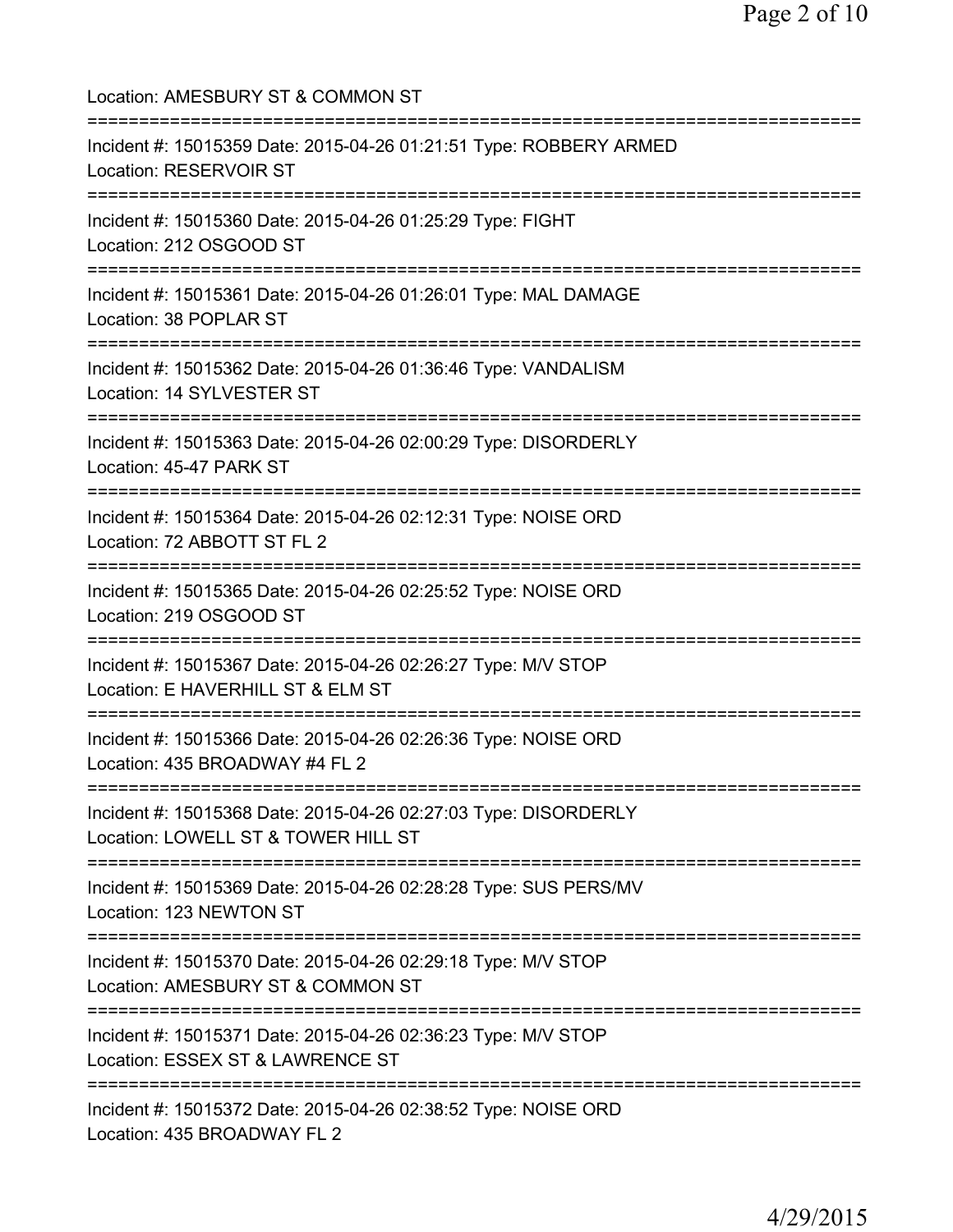| Incident #: 15015373 Date: 2015-04-26 02:41:07 Type: M/V STOP<br>Location: ESSEX ST & JACKSON ST                                    |
|-------------------------------------------------------------------------------------------------------------------------------------|
| Incident #: 15015374 Date: 2015-04-26 02:41:41 Type: ALARM/BURG<br>Location: DOMINOS PIZZA / 58 S BROADWAY                          |
| Incident #: 15015376 Date: 2015-04-26 02:48:16 Type: CK WELL BEING<br>Location: 67 JAMAICA ST                                       |
| Incident #: 15015375 Date: 2015-04-26 02:49:38 Type: NOISE ORD<br>Location: 68 TOWER HILL ST FL 2                                   |
| Incident #: 15015377 Date: 2015-04-26 02:54:00 Type: DISORDERLY<br>Location: ACTON ST & BROADWAY                                    |
| Incident #: 15015378 Date: 2015-04-26 02:56:45 Type: NOISE ORD<br>Location: 572 ESSEX ST                                            |
| Incident #: 15015379 Date: 2015-04-26 03:00:09 Type: DRUG VIO<br>Location: 21 TEXAS AV                                              |
| Incident #: 15015380 Date: 2015-04-26 03:02:27 Type: NOISE ORD<br>Location: 329 BROADWAY FL 1<br>===========                        |
| Incident #: 15015381 Date: 2015-04-26 03:17:34 Type: M/V STOP<br>Location: ESSEX ST & WINTER ST                                     |
| Incident #: 15015382 Date: 2015-04-26 03:21:15 Type: NOISE ORD<br>Location: 383 HAMPSHIRE ST FL 3                                   |
| Incident #: 15015383 Date: 2015-04-26 03:29:29 Type: M/V STOP<br>Location: FRANKLIN ST & TREMONT ST                                 |
| ==============================<br>Incident #: 15015384 Date: 2015-04-26 03:36:16 Type: M/V STOP<br>Location: HAVERHILL ST & WEST ST |
| ===========================<br>Incident #: 15015385 Date: 2015-04-26 03:47:55 Type: DOMESTIC/PROG<br>Location: 47 MECHANIC ST FL 1  |
| Incident #: 15015386 Date: 2015-04-26 03:49:17 Type: ANIMAL COMPL<br>Location: ANDOVER ST & BEACON ST                               |
|                                                                                                                                     |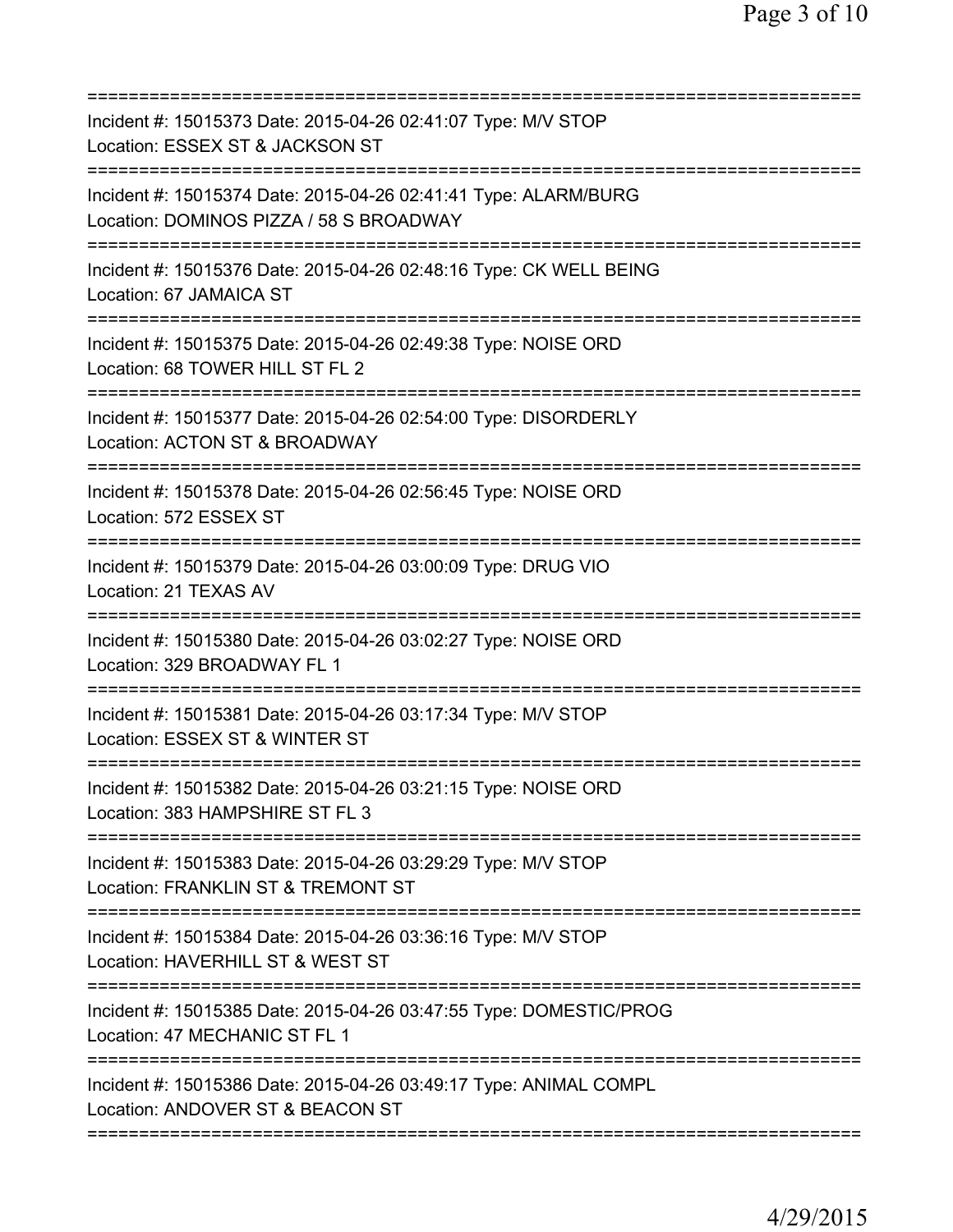| Incident #: 15015387 Date: 2015-04-26 03:52:04 Type: AUTO ACC/PI<br>Location: 274 LAWRENCE ST                                                    |
|--------------------------------------------------------------------------------------------------------------------------------------------------|
| Incident #: 15015388 Date: 2015-04-26 04:28:22 Type: ANIMAL COMPL<br>Location: 31 RIDGE RD                                                       |
| Incident #: 15015389 Date: 2015-04-26 04:40:25 Type: FIGHT<br>Location: 11 LAWRENCE ST                                                           |
| Incident #: 15015390 Date: 2015-04-26 04:55:52 Type: DOMESTIC/PROG<br>Location: LEGACY PARK / 112 MARSTON ST                                     |
| :=========================<br>Incident #: 15015391 Date: 2015-04-26 05:25:15 Type: NOISE ORD<br>Location: 75 CROSS ST FL 2                       |
| Incident #: 15015392 Date: 2015-04-26 05:48:32 Type: VIO CITY ORD<br>Location: GALE ST & GREENWOOD ST                                            |
| Incident #: 15015393 Date: 2015-04-26 05:57:57 Type: PROSTITUTION<br>Location: ESSEX ST & GREENWOOD ST                                           |
| Incident #: 15015394 Date: 2015-04-26 07:05:09 Type: SUS PERS/MV<br>Location: AMESBURY ST & COMMON ST                                            |
| Incident #: 15015395 Date: 2015-04-26 08:01:12 Type: M/V STOP<br><b>Location: MERRIMACK ST</b>                                                   |
| Incident #: 15015396 Date: 2015-04-26 08:03:40 Type: M/V STOP<br>Location: 130 PARKER ST                                                         |
| Incident #: 15015397 Date: 2015-04-26 08:10:24 Type: M/V STOP<br><b>Location: SUNION &amp; LYNN</b>                                              |
| Incident #: 15015398 Date: 2015-04-26 08:15:08 Type: M/V STOP<br>Location: LYNN ST & S UNION ST                                                  |
| Incident #: 15015399 Date: 2015-04-26 08:16:10 Type: MAL DAMAGE<br>Location: 34 CHESTNUT ST                                                      |
| Incident #: 15015400 Date: 2015-04-26 08:49:04 Type: ALARM/BURG<br>Location: RODANE GONZALEZ / 39 ADAMS ST                                       |
| =====================================<br>=================================<br>Incident #: 15015401 Date: 2015-04-26 09:01:42 Type: UNWANTEDGUEST |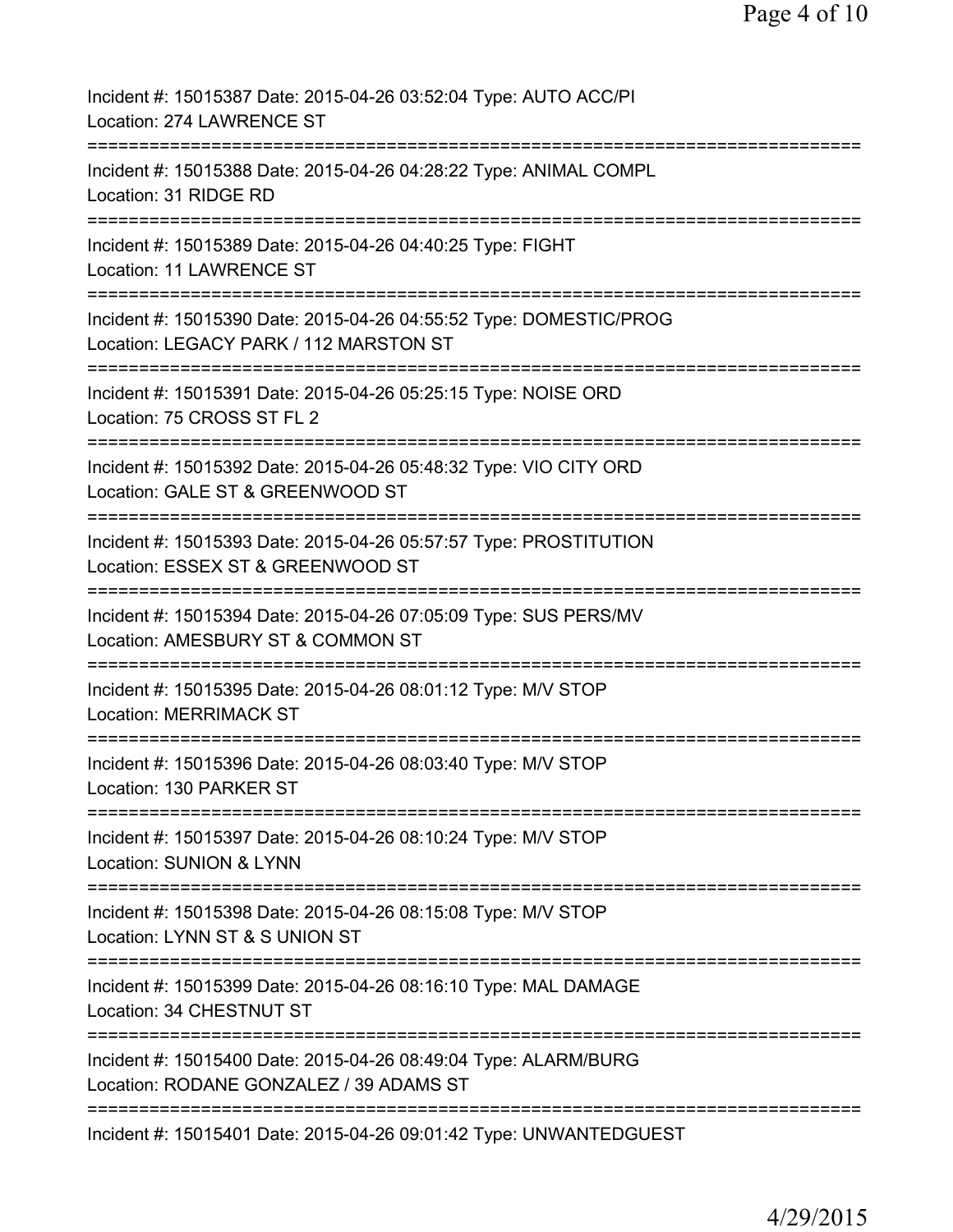Location: 186 SPRUCE ST =========================================================================== Incident #: 15015402 Date: 2015-04-26 09:29:28 Type: PARK & WALK Location: BRADFORD ST & BROADWAY =========================================================================== Incident #: 15015403 Date: 2015-04-26 09:35:13 Type: M/V STOP Location: BAILEY ST & PARKER ST =========================================================================== Incident #: 15015404 Date: 2015-04-26 10:04:07 Type: ALARM/BURG Location: COPOLO RESD / 10 NORRIS ST =========================================================================== Incident #: 15015405 Date: 2015-04-26 10:04:16 Type: NOISE ORD Location: 18 BEACON AV #7 =========================================================================== Incident #: 15015406 Date: 2015-04-26 10:09:45 Type: B&E/MV/PAST Location: 26 LESLIE ST =========================================================================== Incident #: 15015407 Date: 2015-04-26 10:22:27 Type: M/V STOP Location: E HAVERHILL ST & PROSPECT ST =========================================================================== Incident #: 15015408 Date: 2015-04-26 10:29:59 Type: ALARM/BURG Location: DIAZ RESD / 1134 ESSEX ST =========================================================================== Incident #: 15015409 Date: 2015-04-26 10:48:28 Type: CK WELL BEING Location: BROADWAY & HAVERHILL ST =========================================================================== Incident #: 15015410 Date: 2015-04-26 10:50:13 Type: MEDIC SUPPORT Location: 85 BROOKFIELD ST =========================================================================== Incident #: 15015411 Date: 2015-04-26 11:03:31 Type: MEDIC SUPPORT Location: 65 UNION ST #APT104 =========================================================================== Incident #: 15015412 Date: 2015-04-26 11:43:25 Type: ALARM/BURG Location: ADVANCED AUTO / 183 BROADWAY =========================================================================== Incident #: 15015413 Date: 2015-04-26 11:44:32 Type: PARK & WALK Location: BRADFORD ST & BROADWAY =========================================================================== Incident #: 15015414 Date: 2015-04-26 11:46:11 Type: MAL DAMAGE Location: 13 KENDALL ST =========================================================================== Incident #: 15015415 Date: 2015-04-26 11:53:19 Type: SUS PERS/MV Location: 101 SHAWSHEEN RD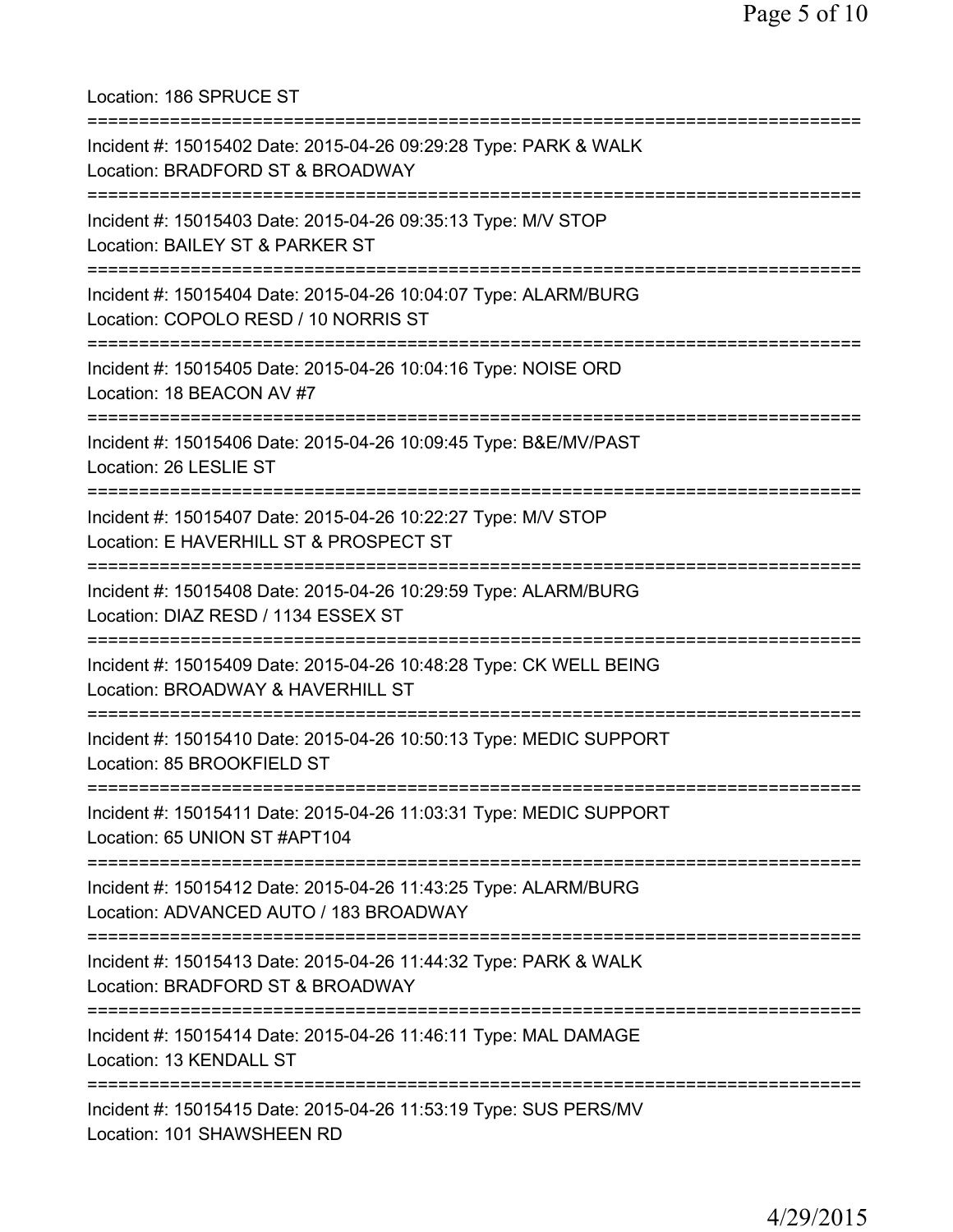| Incident #: 15015416 Date: 2015-04-26 12:07:36 Type: M/V STOP<br>Location: 257 BROADWAY                                                 |
|-----------------------------------------------------------------------------------------------------------------------------------------|
| Incident #: 15015417 Date: 2015-04-26 12:09:29 Type: KEEP PEACE<br>Location: 33 BIGELOW ST                                              |
| Incident #: 15015418 Date: 2015-04-26 12:12:57 Type: SUS PERS/MV<br><b>Location: 1 TREMONT ST</b>                                       |
| Incident #: 15015419 Date: 2015-04-26 12:18:33 Type: SUS PERS/MV<br>Location: 655 ESSEX ST #BUILDING 7                                  |
| =========================<br>Incident #: 15015420 Date: 2015-04-26 12:19:49 Type: GENERAL SERV<br>Location: 50 BROADWAY                 |
| Incident #: 15015421 Date: 2015-04-26 12:24:21 Type: GENERAL SERV<br>Location: MERRIMACK ST & S UNION ST                                |
| Incident #: 15015422 Date: 2015-04-26 12:35:55 Type: MEDIC SUPPORT<br>Location: 187 FARNHAM ST                                          |
| Incident #: 15015423 Date: 2015-04-26 12:39:11 Type: MEDIC SUPPORT<br>Location: 96 AUBURN ST FL 2NDFL<br>========================       |
| Incident #: 15015424 Date: 2015-04-26 12:41:54 Type: UNWANTEDGUEST<br>Location: 38 NORRIS ST                                            |
| Incident #: 15015425 Date: 2015-04-26 12:53:23 Type: E911 HANGUP<br>Location: 32 BRADFORD ST                                            |
| Incident #: 15015427 Date: 2015-04-26 12:55:31 Type: ALARM/BURG<br>Location: HEALTH AND HUMAN SERVICES / 280 MERRIMACK ST FL FL 2 AND 3 |
| Incident #: 15015426 Date: 2015-04-26 12:55:53 Type: AUTO ACC/NO PI<br>Location: BROADWAY & PARK ST                                     |
| Incident #: 15015429 Date: 2015-04-26 13:00:32 Type: CK WELL BEING<br>Location: 490 HAMPSHIRE ST #606                                   |
| Incident #: 15015428 Date: 2015-04-26 13:05:08 Type: HIT & RUN M/V<br>Location: ESSEX ST & WINTER ST                                    |
|                                                                                                                                         |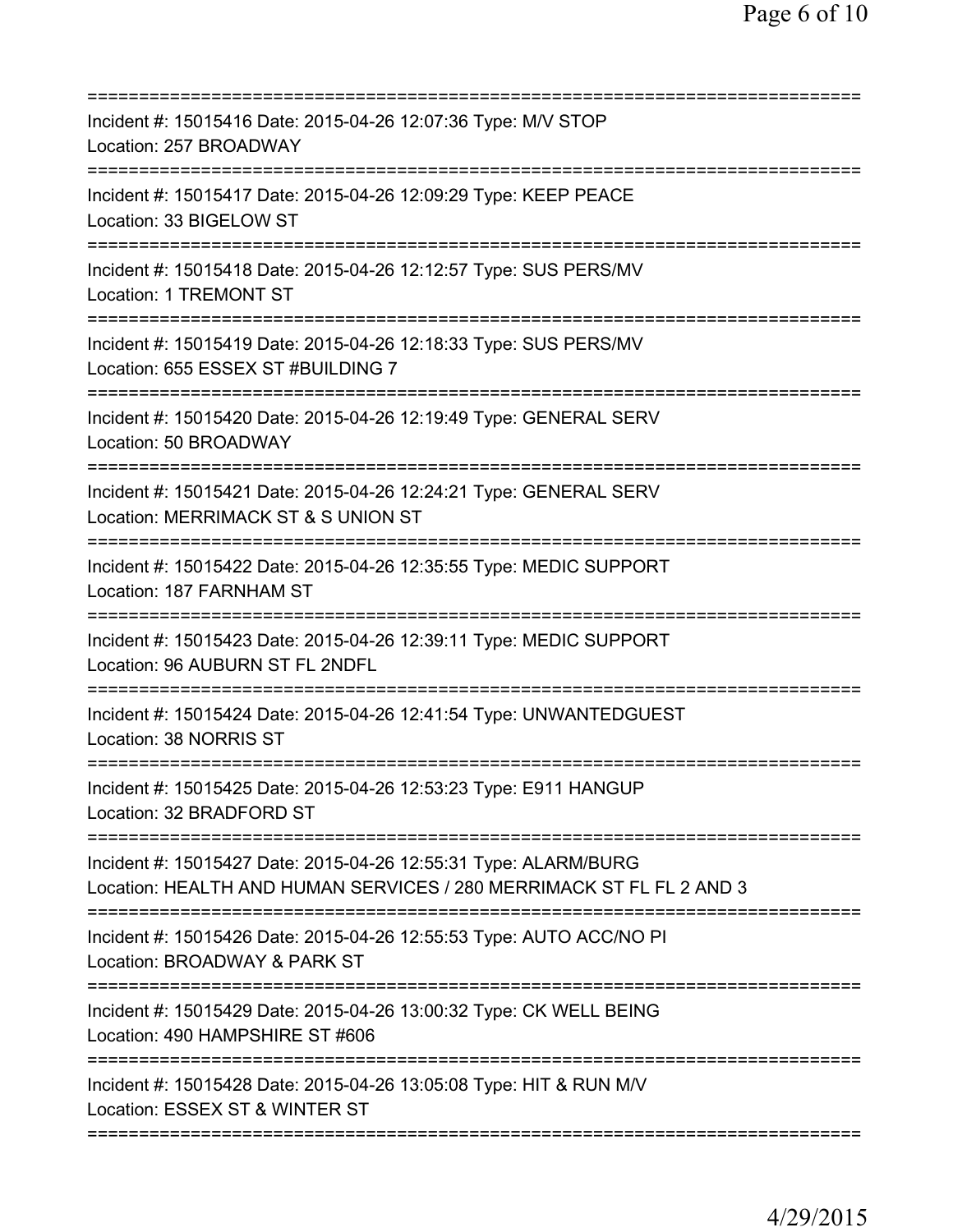| Incident #: 15015430 Date: 2015-04-26 13:17:58 Type: CRUISER ACCID<br>Location: AMESBURY ST & CANAL ST                                     |
|--------------------------------------------------------------------------------------------------------------------------------------------|
| Incident #: 15015431 Date: 2015-04-26 13:36:48 Type: NOISE ORD<br>Location: FARNHAM ST & PARKER ST                                         |
| Incident #: 15015432 Date: 2015-04-26 13:45:45 Type: LARCENY/PAST<br>Location: PENTUCKET EXPRESS CARE / 360 MERRIMACK ST                   |
| Incident #: 15015433 Date: 2015-04-26 13:48:25 Type: ALARM/BURG<br>Location: 280 MERRIMACK ST FL 2-3                                       |
| Incident #: 15015436 Date: 2015-04-26 14:21:43 Type: MAL DAMAGE<br>Location: 90 LOWELL ST                                                  |
| Incident #: 15015434 Date: 2015-04-26 14:22:35 Type: LOCKOUT<br>Location: 88 BAILEY ST<br>:=============                                   |
| Incident #: 15015435 Date: 2015-04-26 14:23:15 Type: LARCENY/PAST<br>Location: 248 BROADWAY #RM217                                         |
| Incident #: 15015437 Date: 2015-04-26 14:35:17 Type: MV/BLOCKING<br>Location: 135 WEST ST                                                  |
| .==================================<br>Incident #: 15015438 Date: 2015-04-26 14:56:26 Type: SUS PERS/MV<br>Location: BROADWAY & TREMONT ST |
| Incident #: 15015439 Date: 2015-04-26 15:05:40 Type: M/V STOP<br>Location: 215 LAWRENCE ST                                                 |
| Incident #: 15015440 Date: 2015-04-26 15:09:53 Type: M/V STOP<br>Location: 241 LAWRENCE ST                                                 |
| Incident #: 15015441 Date: 2015-04-26 15:15:36 Type: MEDIC SUPPORT<br>Location: BROADWAY & HAVERHILL ST                                    |
| Incident #: 15015442 Date: 2015-04-26 15:18:24 Type: M/V STOP<br>Location: 43 MYRTLE ST                                                    |
| Incident #: 15015443 Date: 2015-04-26 15:22:42 Type: MV/BLOCKING<br>Location: 24 POPLAR ST                                                 |
| Incident #: 15015444 Date: 2015-04-26 15:26:45 Type: AMBULANCE ASSSI                                                                       |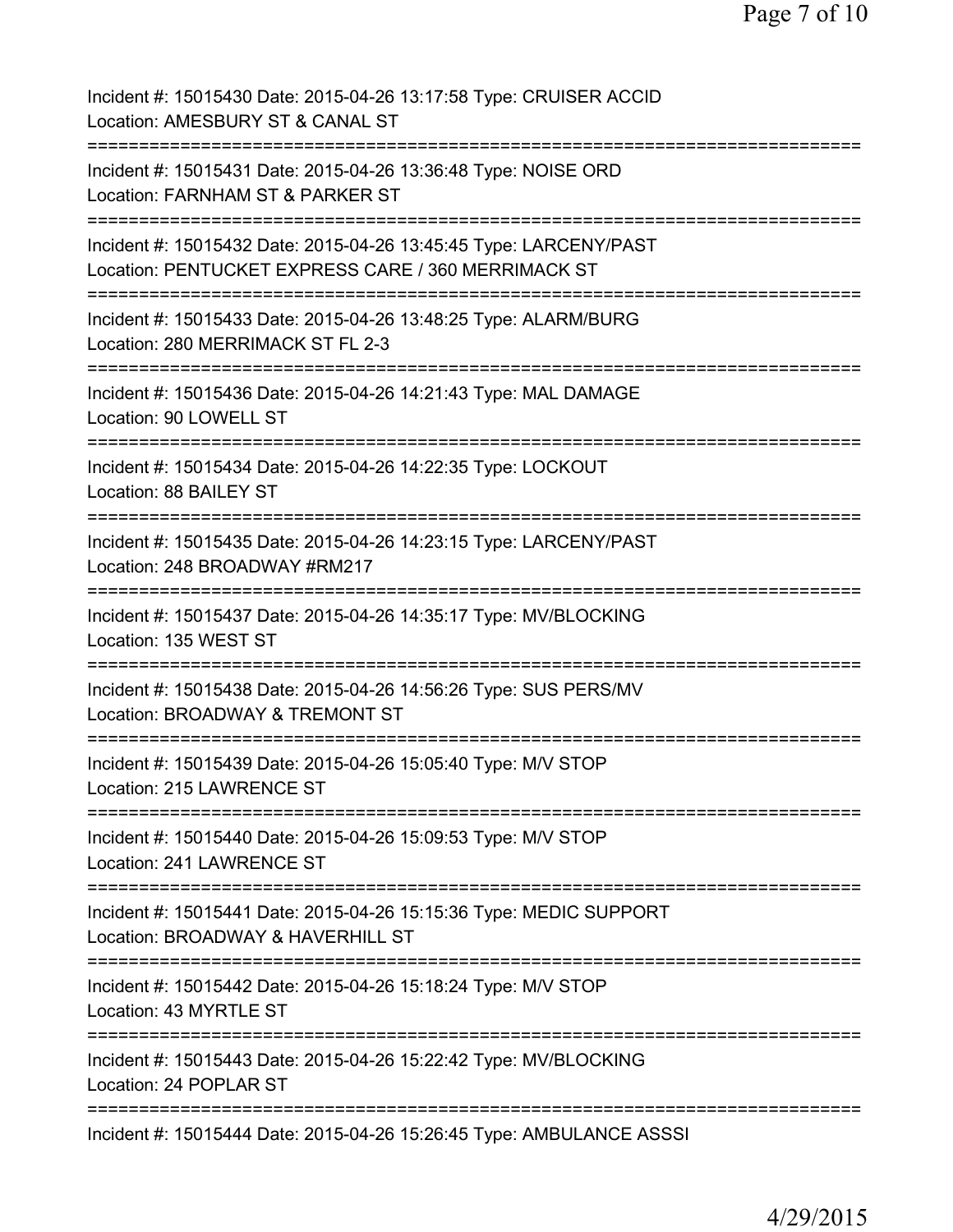Location: 37 BROMFIELD ST =========================================================================== Incident #: 15015445 Date: 2015-04-26 15:30:07 Type: SUS PERS/MV Location: LAWRENCE MEAT COMPANY / 264 LOWELL ST =========================================================================== Incident #: 15015446 Date: 2015-04-26 15:48:11 Type: TENANT PROB Location: 37 FARNHAM ST FL 3RDFL =========================================================================== Incident #: 15015447 Date: 2015-04-26 15:50:47 Type: M/V STOP Location: 70 SARATOGA ST =========================================================================== Incident #: 15015448 Date: 2015-04-26 16:09:33 Type: KEEP PEACE Location: DUNKIN DONUTS / WINTHROP AV =========================================================================== Incident #: 15015449 Date: 2015-04-26 16:33:04 Type: SUS PERS/MV Location: EMBANKMENT RD & WATER ST =========================================================================== Incident #: 15015450 Date: 2015-04-26 17:03:02 Type: SUS PERS/MV Location: 11 GALE ST =========================================================================== Incident #: 15015451 Date: 2015-04-26 17:13:31 Type: CK WELL BEING Location: 46 A FARNHAM ST =========================================================================== Incident #: 15015452 Date: 2015-04-26 17:37:25 Type: M/V STOP Location: MERRIMACK ST & S BROADWAY =========================================================================== Incident #: 15015453 Date: 2015-04-26 17:52:47 Type: DISTURBANCE Location: 315 E HAVERHILL ST =========================================================================== Incident #: 15015454 Date: 2015-04-26 17:53:40 Type: CK WELL BEING Location: 54 NEWBURY ST #2 =========================================================================== Incident #: 15015455 Date: 2015-04-26 18:19:39 Type: ALARM/BURG Location: THE PARTHUM SCHOOL / 258 E HAVERHILL ST =========================================================================== Incident #: 15015456 Date: 2015-04-26 18:31:40 Type: M/V STOP Location: AUBURN ST & HAMPSHIRE ST =========================================================================== Incident #: 15015457 Date: 2015-04-26 18:32:29 Type: M/V STOP Location: DRACUT ST & S BROADWAY =========================================================================== Incident #: 15015458 Date: 2015-04-26 18:36:19 Type: M/V STOP Location: 27 WINTHROP AV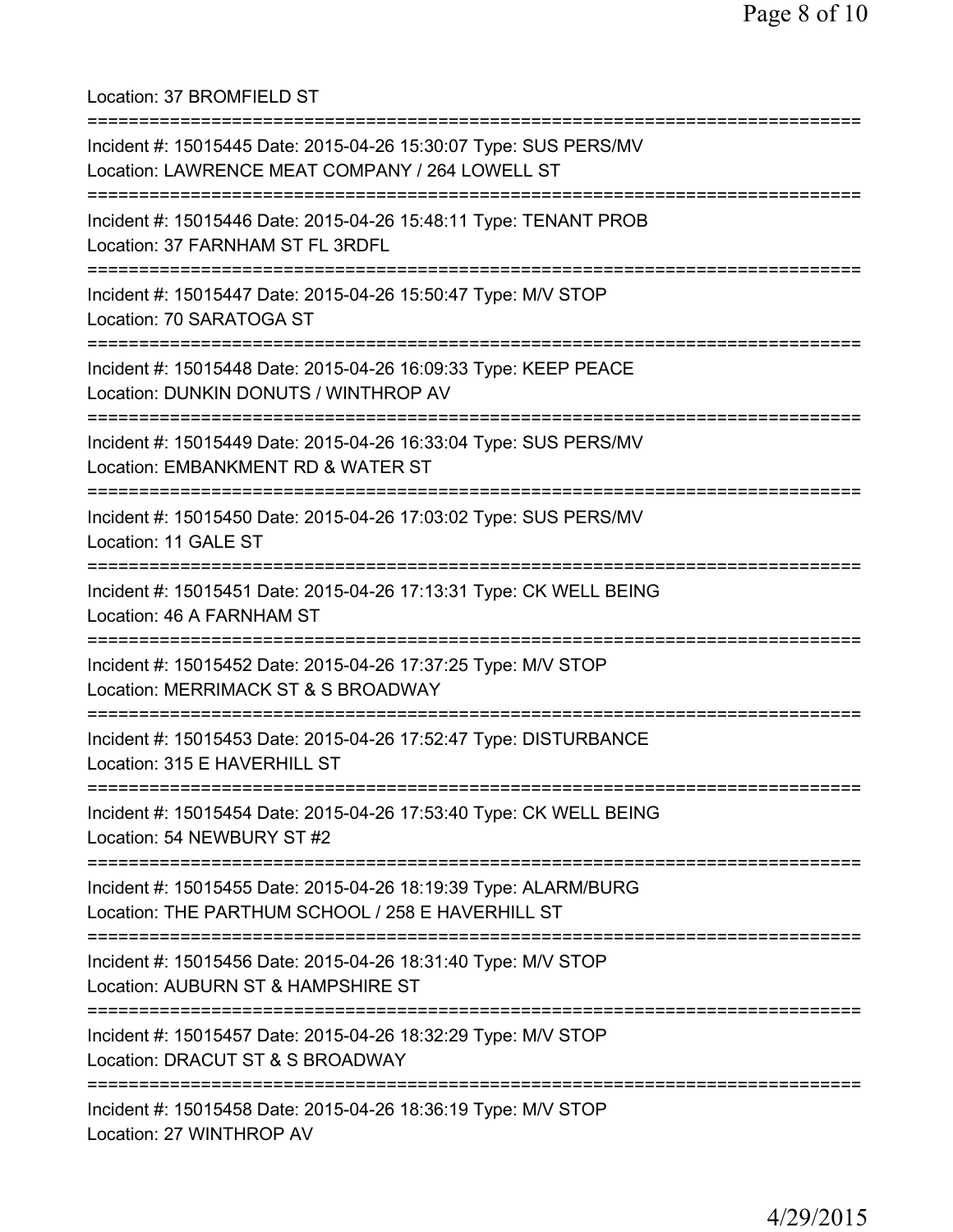| Incident #: 15015459 Date: 2015-04-26 18:51:48 Type: NEIGHBOR PROB<br>Location: 264 A JACKSON ST                                 |
|----------------------------------------------------------------------------------------------------------------------------------|
| Incident #: 15015460 Date: 2015-04-26 19:02:18 Type: DOMESTIC/PROG<br>Location: 490 HAMPSHIRE ST #APT 606                        |
| Incident #: 15015461 Date: 2015-04-26 19:03:02 Type: DISORDERLY<br>Location: STATE POOL / HIGH ST & END OF STREET                |
| Incident #: 15015462 Date: 2015-04-26 19:16:26 Type: LOUD NOISE<br>Location: BROOKFIELD ST & INMAN ST                            |
| =========================<br>Incident #: 15015463 Date: 2015-04-26 19:21:59 Type: DISTURBANCE<br>Location: 4 A SALEM ST          |
| Incident #: 15015464 Date: 2015-04-26 19:35:34 Type: NOISE ORD<br>Location: W KENNETH ST & KENNETH ST                            |
| Incident #: 15015465 Date: 2015-04-26 20:07:16 Type: TOW OF M/V<br>Location: SWEENEYS PACKAGE STORE / 90 ESSEX ST                |
| Incident #: 15015466 Date: 2015-04-26 20:12:50 Type: MAL DAMAGE<br>Location: 270 E HAVERHILL ST #APT10 FL 2NDFL                  |
| Incident #: 15015467 Date: 2015-04-26 20:14:29 Type: NOISE ORD<br>Location: 6 HOME ST                                            |
| Incident #: 15015468 Date: 2015-04-26 20:16:03 Type: M/V STOP<br>Location: MERRIMACK ST & PARKER ST                              |
| ===============================<br>Incident #: 15015469 Date: 2015-04-26 20:36:28 Type: SUICIDE ATTEMPT<br>Location: 20 RIDGE RD |
| Incident #: 15015470 Date: 2015-04-26 20:54:01 Type: M/V STOP<br>Location: COMMON ST & LAWRENCE ST                               |
| Incident #: 15015471 Date: 2015-04-26 21:00:39 Type: B&E/PROG<br>Location: 14 LOUISBERG ST                                       |
| Incident #: 15015472 Date: 2015-04-26 21:03:08 Type: NOISE ORD<br>Location: 123 OXFORD ST FL 2                                   |
|                                                                                                                                  |